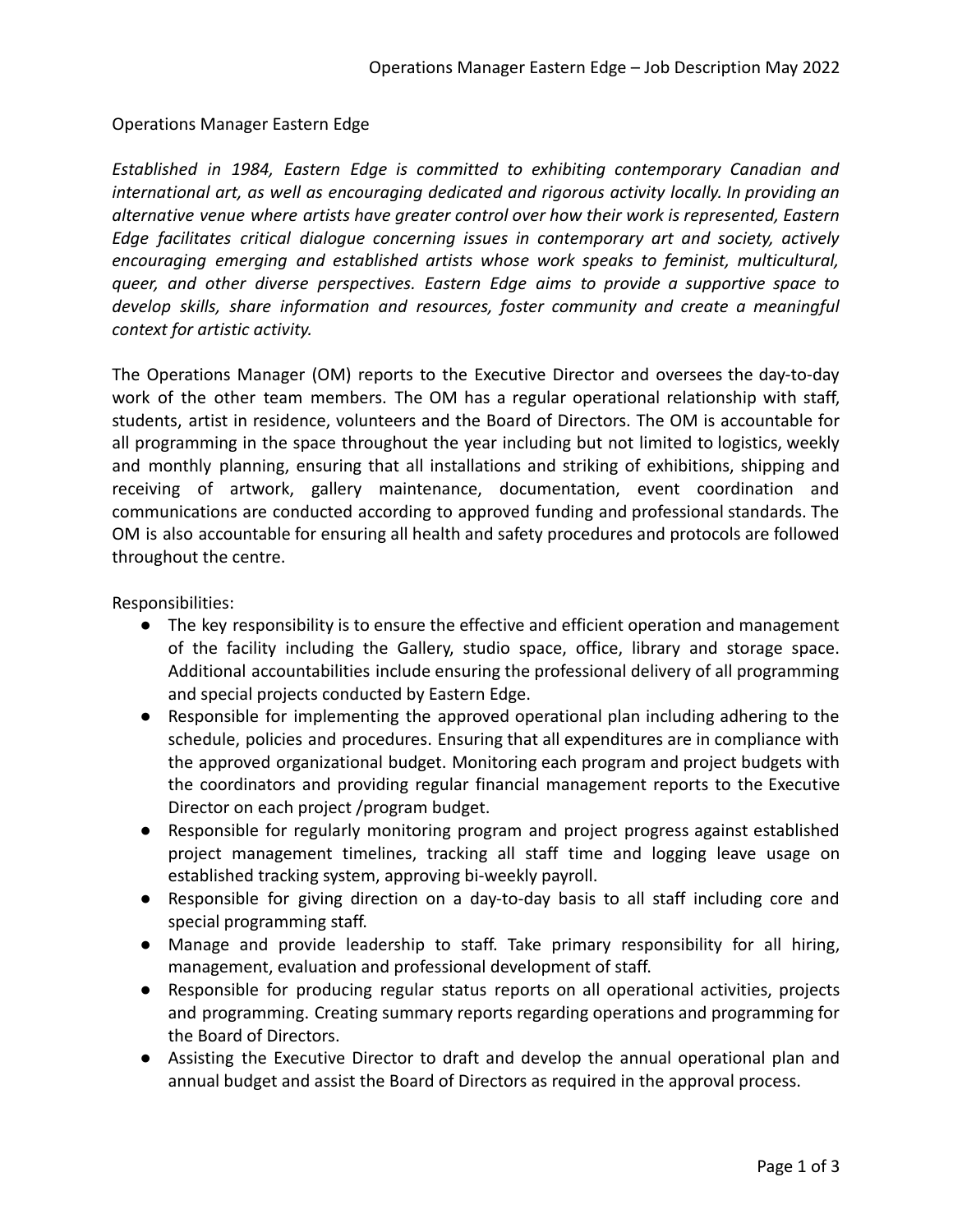- Working with the all formal and ad hoc Committees. Provide administrative and organizational support as required to the various committees.
- Managing the Health and Safety program and policies for the organization, ensuring that all staff, volunteers and users are aware of and follow all Health and Safety policies. Ensuring appropriate training is provided to staff and volunteers regarding Health and Safety.
- Managing overall communications with artists, artist in residence and other users of the Eastern Edge space and facilities regarding programming, logistics and support.
- Ensuring that all staff work effectively, efficiently and collaboratively in their dealings with artists, partners, members, the general public and other external parties.
- Ensuring all documentation for all exhibitions/events and archive materials pertaining to programming and submissions has been completed, reported and stored according to Eastern Edge policy and protocols.
- Ensuring that staff and Board members have received proper orientation and have the required training to complete their assigned tasks.
- Working with the Executive Director to organize special training and professional development for staff and Board members as appropriate and as fund permits.
- Ensuring that the exhibition space is regularly repaired, that the walls are painted and the space is always kept clean and safe.
- Assisting the Executive Director as requested with the research, writing and editing of project and operational grant applications.
- Participating and assisting as requested in fundraising and special events.
- Contributing to the design, editing, production and distribution of all communications, publications and social media postings.
- Assisting in maintaining website and social media pages.
- Ensuring that all enquiries made to Eastern Edge are promptly and professionally responded to, including responding to enquiries and as appropriate and possibly directing members to other resources.
- Managing all public activities including coordinating workshops, training and information sessions, artist talks and other related events.
- Attending monthly Board meetings and committee meetings as required.
- Ensuring that all policies and procedures as approved by the Board are followed and fully implemented at all times.

Qualifications and Skills

- At least two years relevant experience plus an MFA or comparable masters level degree, OR, equivalent extensive senior management experience working in a management or supervisory role in an artist-run organization or not-for-profit environment.
- Strong knowledge of contemporary art, public gallery operations and artist residency programs.
- Understanding of financial management, project management and ability to multitask.
- Understanding of grant writing and fundraising.
- Understanding of health and safety requirements within a creative and visual art environment.